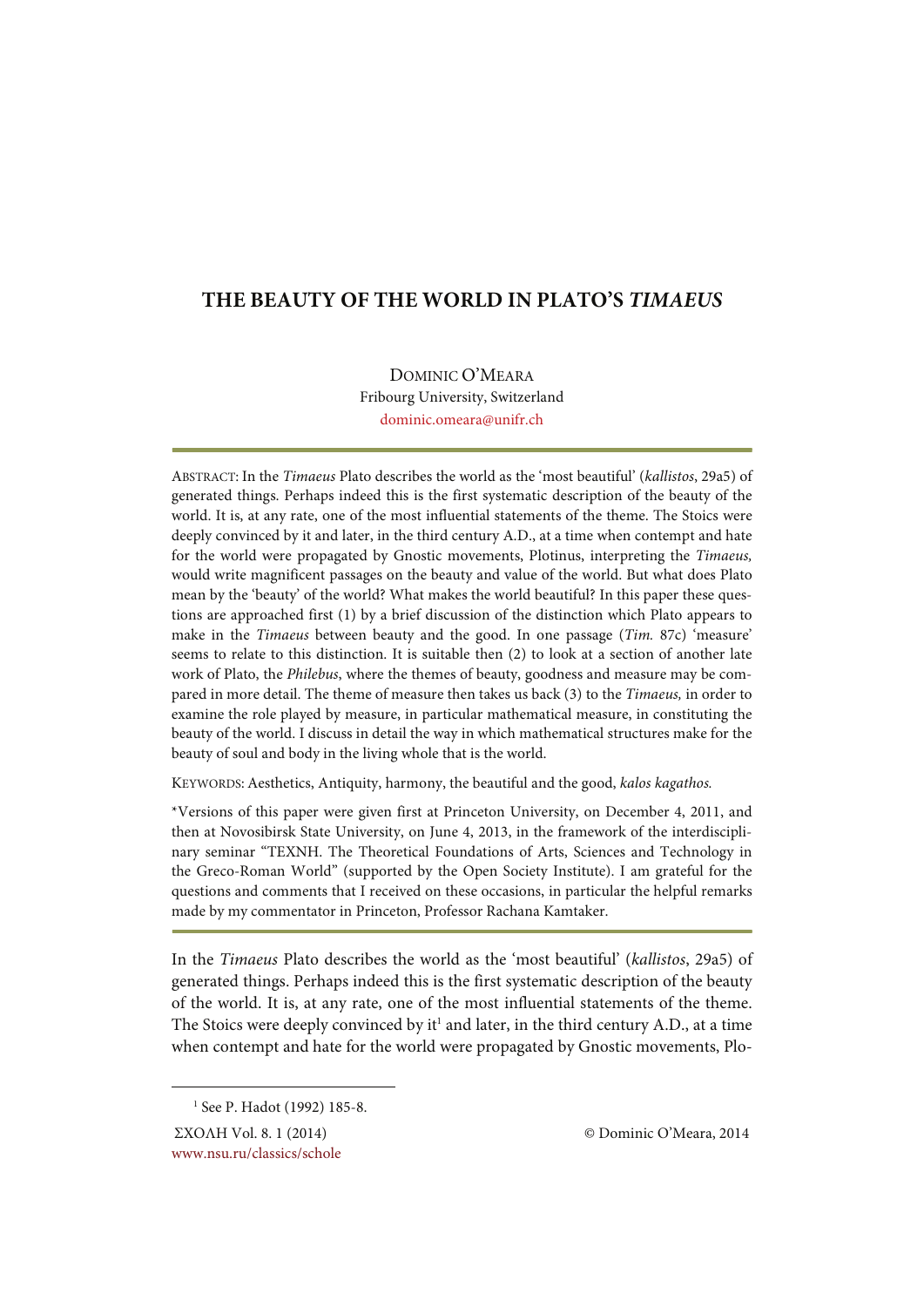tinus, interpreting the Timaeus, would write magnificent passages on the beauty and value of the world.<sup>2</sup>

But what does Plato mean by the 'beauty' of the world? What makes the world beautiful? In this paper these questions will be approached first (1) by a brief discussion of the distinction which Plato appears to make in the Timaeus between beauty and the good.<sup>3</sup> In one passage (*Tim.* 87c) 'measure' seems to relate to this distinction. It will be suitable then (2) to look at a section of another late work of Plato, the Philebus, where the themes of beauty, goodness and measure may be compared in more detail. The theme of measure will then take us back (3) to the Timaeus, in order to examine the role played by measure, in particular mathematical measure, in constituting the beauty of the world. I would like to discuss in detail the way in which mathematical structures make for the beauty of soul and body in the living whole that is the world.

## **1. A Distinction between Beauty and the Good**

We are often reminded that the 'beautiful' (kalos) and the 'good' (agathos), in ancient Greek texts, are closely related in meaning. 'Beautiful', we find in these texts, can refer to moral quality and is not affected by a separation of aesthetics from ethics characteristic of modern thought. The closeness of the beautiful and the good in ancient Greek discourse is said in a nutshell by the expression kalos kagathos, which designates an admirable person.<sup>4</sup> It thus seems prudent to be careful of separating beauty from the good when speaking of Greek philosophical texts. Yet in Plato's Timaeus the main speaker, Timaeus, does seem to make a distinction between the beautiful and the good in some parts of his speech. If he does indeed do this, we would need to know in what way the distinction is made and what the distinction means for the relation between beauty and the good.

 A first passage where the distinction can be found is at the beginning of Timaeus' speech, where he raises the question as to which model it was that the divine craftsman of the world, or demiurge, would have used in making the world:

We must go back to this question about the world: After which of the two models (paradeigmata) did [the world's] builder (tektainomenos) produce it – after that which is always in the same unchanging state, or after that which has come to be? If, now (men), this world is beautiful (kalos), and (te) its maker is good (agathos), clearly he looked to the eternal; on the contrary supposition (which cannot be spoken without blasphemy), to that which has come to be. Everyone, then, must see that he looked to the eternal; for the world (*men*) is the most beautiful (*kallistos*) of generated things and  $(d')$  he is the best (*aristos*) of causes.<sup>5</sup>

l

<sup>2</sup> Plotinus, Enn. II 9, 17; V 8, 8 and 13.

<sup>&</sup>lt;sup>3</sup> The relation between beauty and the good in Plato's earlier work is discussed in a recent issue of Classical Philology (2010).

<sup>4</sup> See, for example, Plato, Timaeus 88c6.

<sup>&</sup>lt;sup>5</sup> Tim. 28c5-29a6. I quote the translation by F. Cornford (1935), somewhat modified.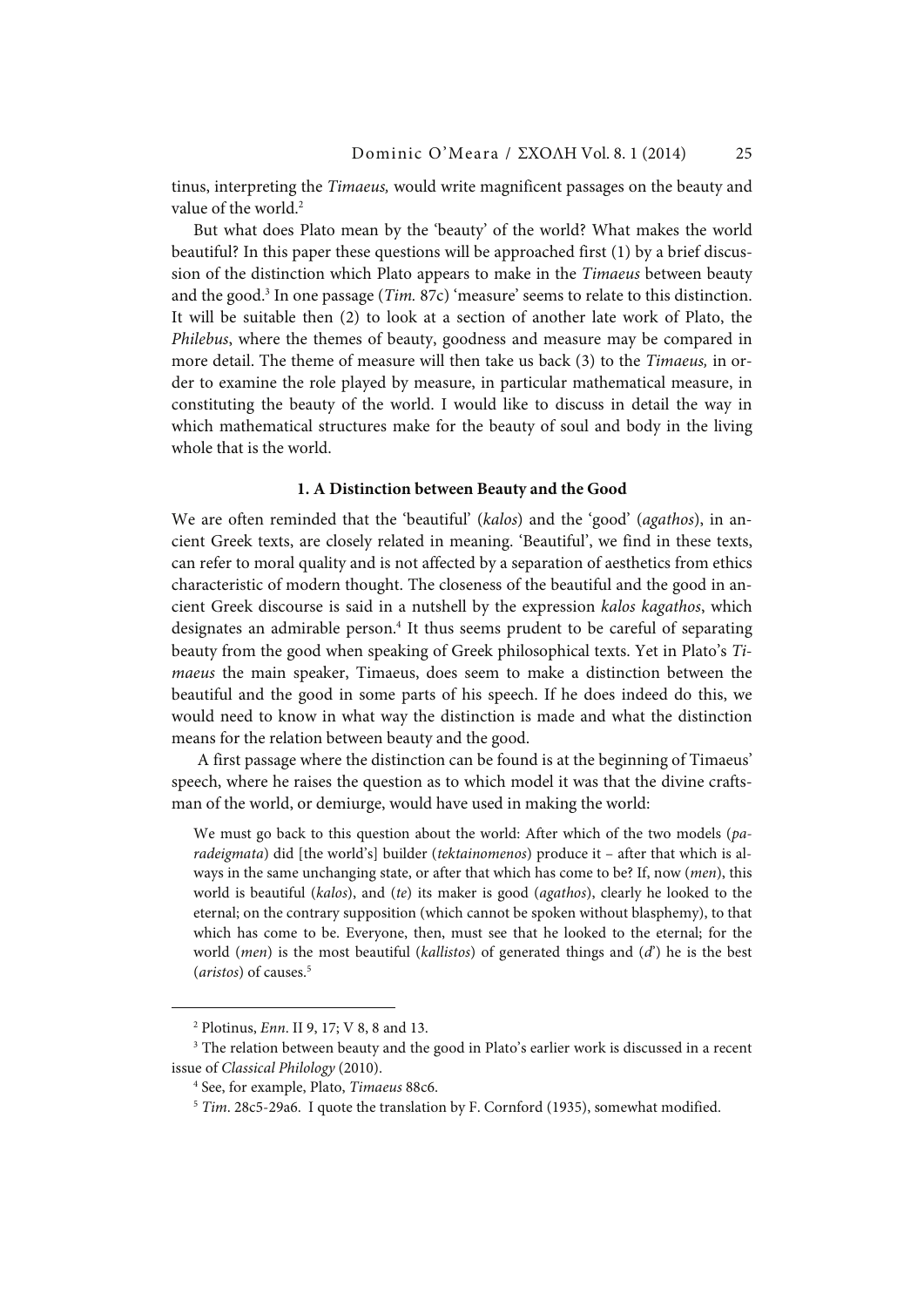The Greek particles *men/te*, *men/de* suggest that the beauty of the world is contrasted with the goodness of the demiurge. It is because the demiurge is good and wishes the good that he makes a world which is most beautiful. The same contrast can be found a little later in the text:

Desiring, then, that all things should be good and, so far as it might be, nothing imperfect, the god took over all that is visible – not at rest, but in discordant and unordered motion – and brought it from disorder into order, since he judged that order was in every way the better. Now it was not, nor can it ever be, permitted for the best (aristô) to produce anything but the most beautiful (kalliston). (30a2-7)

The goal of the demiurge is the good, that is, he wishes to produce a world which is unified, self-sufficient, complete, harmonious, which functions correctly.<sup>6</sup> In producing this world, by imposing order, he achieves this goal and the result is a world which is most beautiful. We might infer then that the beauty of the world is what results when the good of the world is achieved.

Before developing these ideas in more detail, we should note that the world is the most beautiful of generated things. The model of the world (what I will call the 'intelligible paradigm') is also described as 'most beautiful', the most beautiful of intelligible things (30d2).<sup>7</sup> It thus seems that the question of the relation between the good and beauty concerns two levels: that of the model and that of the product made after the model. If the product, the world, is most beautiful because in it the good is achieved as far as possible, then in what sense is the model most beautiful? Perhaps in the sense that it is precisely the model of how the good can be realized. At any rate, we can say for the moment that the beauty of the world is not described simply by saying that the world realizes the good intended by the demiurge: it does this by being modelled after the most beautiful intelligible model (28a6-b2, 30c5-d2). To this we should also add that it is not just (or simply) the model that makes the world beautiful: by being a living animal having intelligence, the world can be 'more beautiful', 'most beautiful' (30b2-6).

Bringing these aspects together one might say then that the question of the relation between beauty and the good in the Timaeus involves several levels: the relation between the good and the beauty of an intelligible paradigm or model; the realization of the good as the beauty of the world through the world's relation to the intelligible paradigm and through the ensouled and rational life of the world. Before pursuing these themes further in the Timaeus, it may be useful to take account first of the treatment of the relation between the good and beauty in the Philebus.

 $6$  The goal of the legislator in the Laws, the good, can be expressed by terms such as unity, friendship, harmony, happiness (688a, 693bc, 701d, 715c, 962a). Unity, friendship, harmony are also found in the world produced by the demiurge in the Timaeus (32c2, 34b4-9), a world which is a "happy (eudaimôn) god" (34b8).

 $7$  Beauty also characterizes the political model developed by the legislator in the Laws (746b8).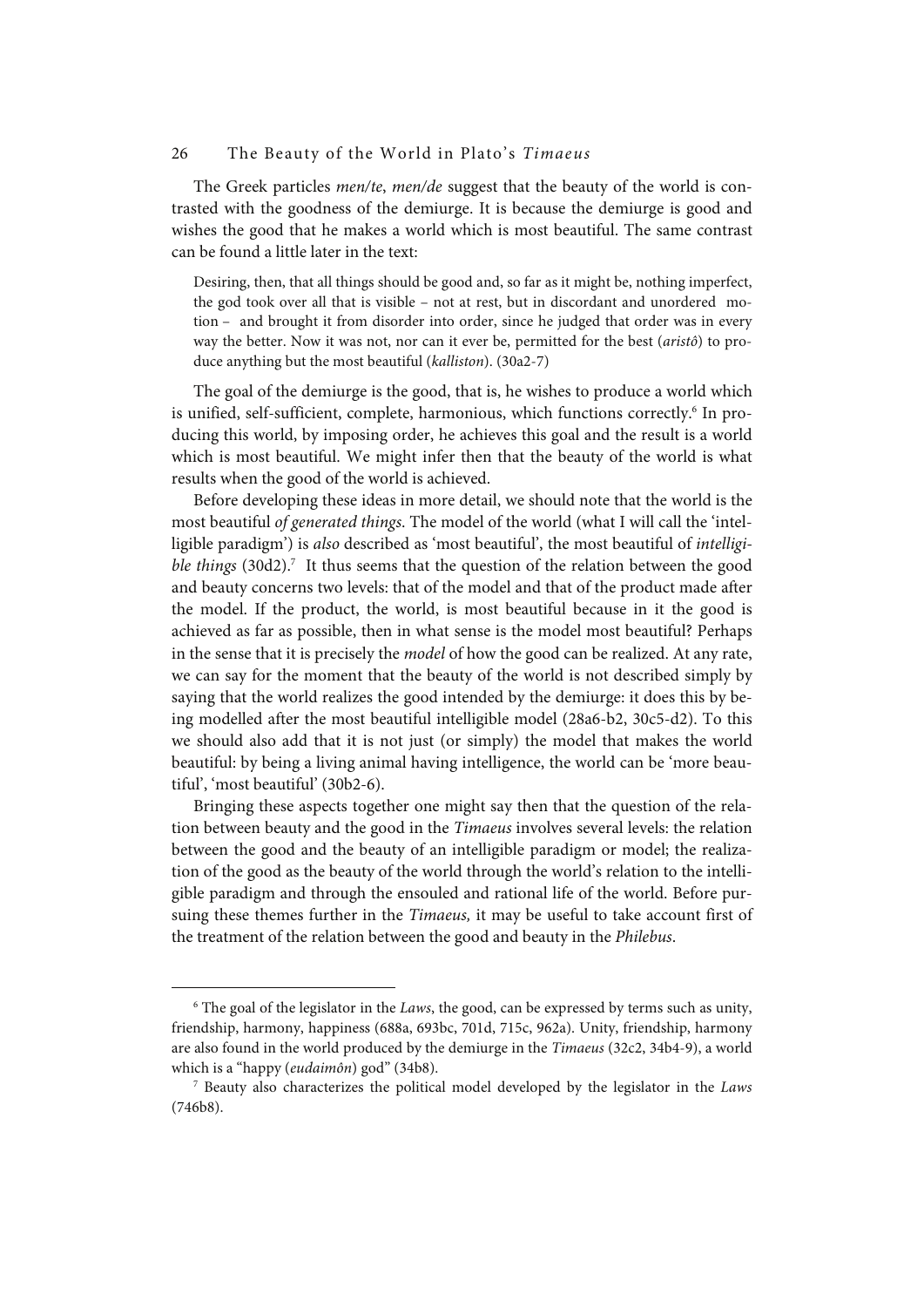# Dominic O'Meara / ΣΧΟΛΗ Vol. 8. 1 (2014) 27

#### **2. At the Entrance of the Good**

A distinction between the good and beauty appears towards the end of a discussion presented in the Philebus concerning the good, understood as that which can make human life happy (11b4-5, d4-6). The competing claims of pleasure and intelligence to be the good are considered and neither, by itself, seems to satisfy completely.<sup>8</sup> A long analysis is proposed, differentiating between sorts of pleasure and sorts of intelligence (and knowledge), with a view to making a selection and a mix of them that would come near to the good.

Then here, one might say, we have at hand the ingredients, intelligence and pleasure, ready to be mixed, the materials in which, or out of which, we as builders (dêmiourgois) are to build our structure - that would not be a bad image.<sup>9</sup>

Since neither pleasure nor intelligence can claim to be, by itself, the complete good (61a1-2) and thus claim 'first prize', the question arises as to which of them may still obtain a 'second prize':

We shall have to grasp the good, either precisely or at least in rough outline (tupon), if we are to know to what we must give, as we put it, the second prize. (61a4-5)

It is proposed then to look for where the good is, as one might look for somebody by finding out first where the person lives (oikêsin, 61a9-b2). The good would seem to 'reside' in a certain mixture of kinds of knowledge and pleasure. This mixture includes forms of knowledge and pleasures which are pure and true and accompany virtue. Other pleasures which bring folly, evil and irrationality are to be excluded from a mixture that is to be the 'most beautiful' and peaceful, if one wishes to see, in the mixture, what the good might be "in man and in the universe" (63e7-64a3).

To me it appears that in our present discussion we have produced what might be called an incorporeal ordered system (cosmos) for the rightful control of a body which is ensouled... We now stand already at the entrance (prothurois) of the residence of the good. (64b6-c3)

What makes a mixture valuable and good is "the nature of measure (metrou) and symmetry (summetrou)" (64d9).

So now we find that the power of the good has taken refuge in the nature of the beautiful. For measure and symmetry everywhere, I imagine, are beauty and virtue. (64e5-7)

Although the progression of this argument is somewhat allusive, it does suggest a distinction between the good and beauty, as if beauty were where the good 'resides' (or 'takes refuge'). Beauty itself seems to have to do with an order in which the principal factors that make the order valuable are measure and symmetry. As this incorporeal

<sup>&</sup>lt;sup>8</sup> See already Rep. 505bd.

<sup>9</sup> 59d10-e3. I quote the translation by R. Hackforth (1945), somewhat modified. The image of the demiurge takes up a theme introduced earlier in the Philebus, at 27b1, of a demiurge who is a cosmic ruling intelligence (28c7) identified as Zeus (30d1-2).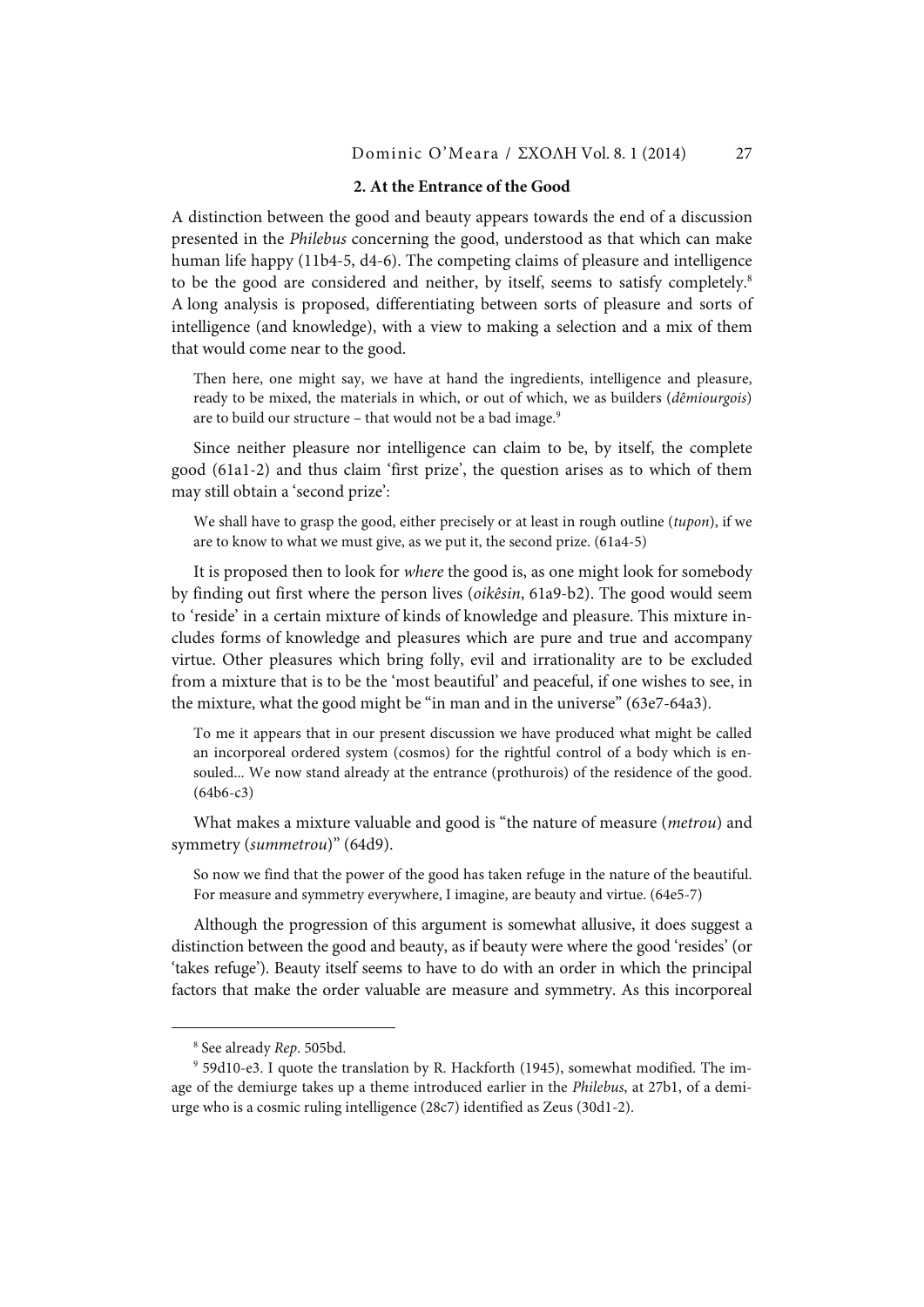order is described in the following pages, we find that what is of primary importance or value in the mixture is measure, the measured and the appropriate (66a6-8), which are followed, in declining order of importance, by symmetry, the beautiful, the complete and sufficient and suchlike (66b1-2). After them come intelligence, forms of knowledge and, finally, in the last place, certain pleasures (66b6-c5).

The images used in these final pages of the Philebus of a residence and its entrance seem to concern domestic architecture rather than something on a more monumental scale. Even so, it seems that analogies can be made with the cosmic construction of the Timaeus. The good, in the Philebus, is tracked down in its 'residence', which is approached by its entrance. The good takes refuge in the beautiful. The beautiful has to do with an order (cosmos), in which measure and symmetry appear to be crucial: they are responsible (aitia, 64d4) for giving the order its value. The order, in the mixture of ingredients, is constructed by the speakers in the dialogue, in particular Socrates, as an order for the life of a soul in body that may thereby be happy. The order itself is incorporeal, a model, we might say in a comparison with the Timaeus.

The analogies this suggests with the cosmic making of the Timaeus reinforce our impression in the Timaeus that the good is indeed to be distinguished from beauty, that beauty is where the good is found. In particular, the Philebus gives much emphasis to the importance of measure in producing an order where beauty comes to be. It is the moment then to return to the Timaeus and to the function of measure in the ordering of the world.

#### **3. Measure in the World**

A connection between the good, beauty and measure is suggested by Timaeus towards the end of his speech, when dealing with the relation between the human soul and body:

All that is good is beautiful, and what is beautiful is not without measure; accordingly a living creature that is to possess these qualities must have symmetry. Symmetries of a trivial kind we readily perceive and compute; but the most important and decisive escape our reckoning. For health or sickness, goodness or badness, the symmetry or lack of measure between soul and body themselves is more important than any other. (87c4-d3)

What is good is beautiful, and what is beautiful presupposes measure. 'Symmetry' (summetria) here seems to be the opposite of 'without measure' (ametria): as concerning the relation between soul and body, the one involves health and virtue, the other sickness and vice in soul and body. But prior to the relation between soul and body in humans, there is the symmetry constituted by the making of soul in general and of the body of the universe. I would like thus to go back to these more fundamental 'symmetries', as they are described earlier in Timaeus' speech, in order to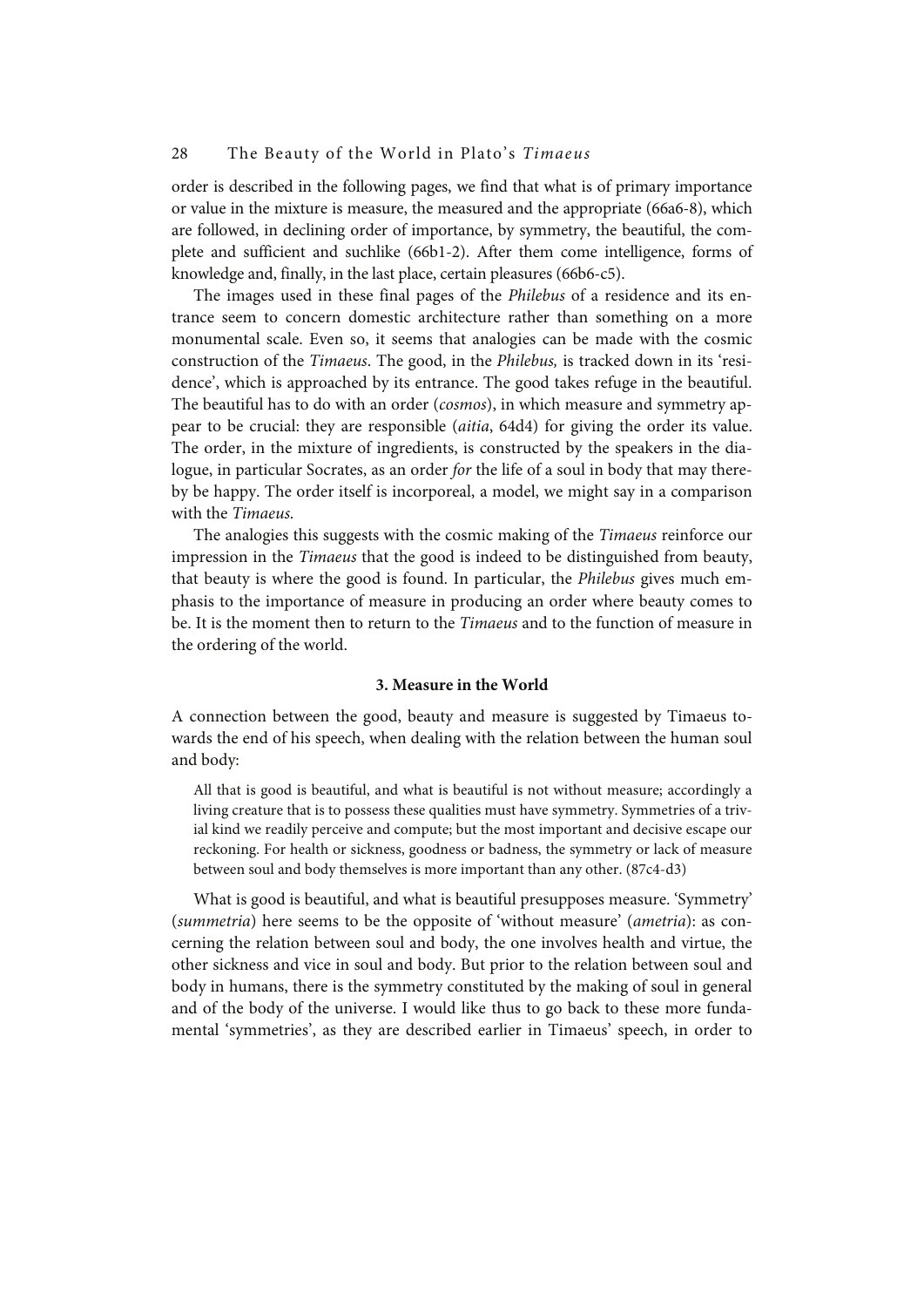identify in particular what measure or symmetry it is that can make soul and body beautiful.<sup>10</sup>

#### (i) The Making of Soul (Tim. 35a-39e)

The demiurge of the world makes soul first  $(a)^{11}$  by constituting (35a1ff.) what Cornford<sup>12</sup> describes as 'soul-stuff', a third kind of *ousia*, made up by mixing together 'being', 'identity' and 'difference', as these three are found in indivisible and in divisible being (presumably that which is unchanging and what is changing and generated, as these had been distinguished earlier, at 29a). The mix appears to be complete (although some force [35a8] is required to join 'difference' to 'identity'!). The 'soul-stuff' thus produced seems to be seen as a sort of two-dimensional strip or band: it must have both length and breadth, since it will later be divided 'lengthways' into further bands (36b7), but length seems to be its prominent dimension.

The demiurge then (b) divides this stuff (35b4ff., lengthways?) by measuring off intervals in it ( 36a1, diastêmata). This is done by marking off a portion of the whole (35b4-5), then by doubling and tripling, successively, this portion (so, by doubling the portion 1, doubled: 2, doubled: 4, doubled: 8; and by tripling 1, tripled: 3, tripled: 9, tripled: 27), giving the series of intervals thus produced: 1, 2, 3, 4, 9, 8, 27. The portion functions, I believe, as a measure, which, by doubling and tripling in alternating succession, produces a series of determinate intervals (or lengths) which are in proportion to the measure as doubles and triples of it. These proportions constitute "geometrical" progressions (1, 2, 4, 8; 1, 3, 9, 27) or "geometrical equalities" (identical ratios in  $1: 2 = 2: 4 = 4: 8$ ; and in  $1: 3 = 3: 9 = 9: 27$ , the progressions being produced by the successive and alternating operations of doubling and tripling. The length of the first portion, used as measure, is not given (and perhaps not pertinent).

Once the succession of proportional intervals are marked out in the soul-stuff and thus divide it, these intervals are then united (36a) by the insertion in the intervals of two other proportionalities (which had been distinguished by the Pythagorean Archytas), harmonic and arithmetic proportions, which give 'identical' (tautô) and (quantitatively) 'equal' (isô) relations (36a3-5).<sup>13</sup> The 'hemiolic' (2 : 3), 'epitritic' (3 : 4) and 'epogdoadic' (8 : 9) intervals thus produced are completed by a final interval: 256 : 243.

 $10$  I cover in the following roughly the same ground as G. Vlastos (1975), chapters 2 and 3, but in search of different things.

 $11$  35a1 suggests a contrast between (a) that "out of which" soul is put together and (b) the 'way' in which it is put together.

<sup>&</sup>lt;sup>12</sup> In his translation (above note 6).

<sup>&</sup>lt;sup>13</sup> See Archytas fr. 2 (in C. Huffmann 2005, with commentary). The three proportionalities might be expressed as follows (see Huffmann 2005, 169): Geometrical proportion is based on identity of ratios (e.g.  $1 : 2 = 2 : 4$ , i.e. the ratio of 2); harmonic proportion is based on the same fraction of the extremes (e.g.  $6: 8 = 8: 12$ , i.e. the mean exceeds and is exceeded by the same fraction [1/3] of each of the extremes) ; arithmetic proportion is based on identical quantity (e.g.  $2 - 1 = 3 - 2$ , i.e. the same quantitative difference of 1).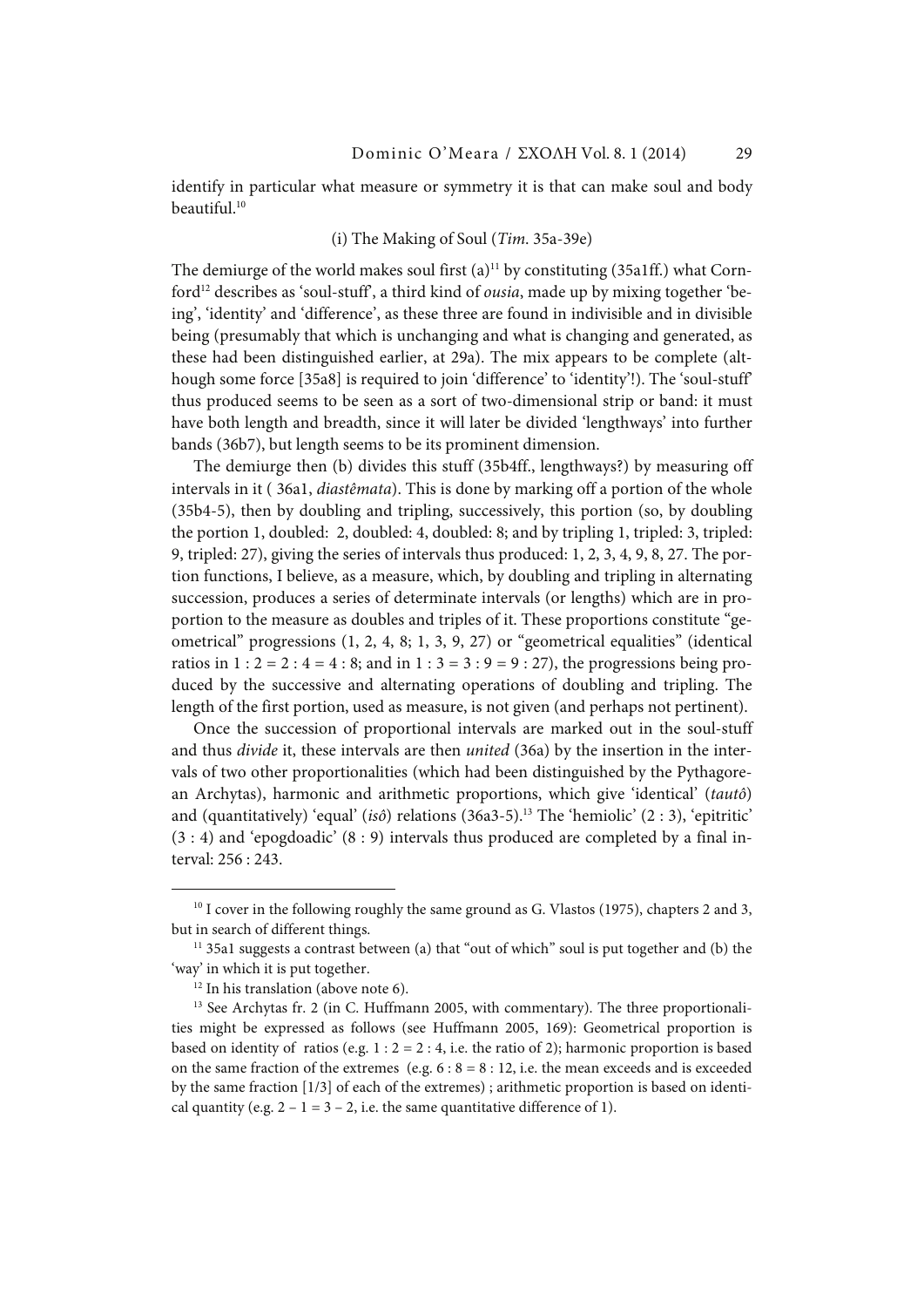The summary I have just attempted to give of Plato's text is intended to emphasis (I hope reasonably) certain points: that an essentially one- (verging on two-) dimensional being is structured by imposing determinate intervals which both divide it and unite it; these intervals are proportions (of a given measure of the being) which express identity in the form of different kinds of equality (identity of ratios in geometrical and harmonic equality, quantitative identity in arithmetic equality). The proportions are first generated by operations of doubling and tripling a measure, operations which can be thus be considered as ways of making identity dimensional, at various degrees (doubling, then tripling): the intervals thus constituted, as equalities, are dimensional expressions of identity. The structure of soul-stuff thus consists of proportions (see 37a4), which give it identity in the form of different kinds or degrees of equality. Degrees of equality also mean degrees of inequality (equality of ratios in inequalities of quantities, and the reverse). Thus geometrical equality can also be described as an "unequal proportion" (anisô summetrô, Laws 744c).<sup>14</sup> Degrees of equality can be supposed to obtain in relation to their proximity to identity.

The mix of ingredients making up soul-stuff serves to introduce the capacity in soul to know both intelligible and sensible beings (37a2-37c5), whereas the structuring of soul by a system of proportions seems to be designed to introduce the account of the movements of the heavens and their production of time. The demiurge splits the soul-stuff, once structured, lengthways into two bands (36b7), each band being bent into a circle, the outer circle being designated (epephêmisen) by the demiurge as that of the identical, the inner that of the different (36c4-5). The outer circle is that of the invariant movement of the fixed stars. The inner circle, that of the different, is divided again into 7 unequal circles (those of the sun, moon and planets), of which three correspond to the double, three to the triple interval (36d2-3), three having a 'similar' speed, four a dissimilar speed, all moving in ratio (logô, 36d6).

Without going into the mechanics of this system, the way in which it articulates the distances and speeds of heavenly bodies, we can at least observe that it reflects a hierarchy of value in which the identical precedes the different and the different expresses itself in degrees of (in)equality, the double and triple, the similar and dissimilar. The structured, proportionate, movements of the heavens mark out in turn the parts of time, the most evident of which are the divisions into day, month and year. Time expresses, imitates, in number (kat' arithmon, 38a7), which must mean here in proportions (see also 38a7), the unity of its eternal model, the intelligible paradigm  $(37d6, 39e1).$ <sup>15</sup>

 $14$  Such proportions as the equal and the double are referred to as 'symmetries' in Rep. 530a1; Phileb. 25d11-e1.

 $15$  There appears to be a problem here. In speaking of the making of time, Timaeus seems to have the demiurge redouble his efforts to imitate the intelligible paradigm (37c6-d1), even though it seems that time results from the structure of soul. Does Timaeus wish to remind us of the theme of the imitation of the intelligible paradigm, which is not made explicit in the demiurge's making of soul? Or is Timaeus, as in some other places, confusing things a bit?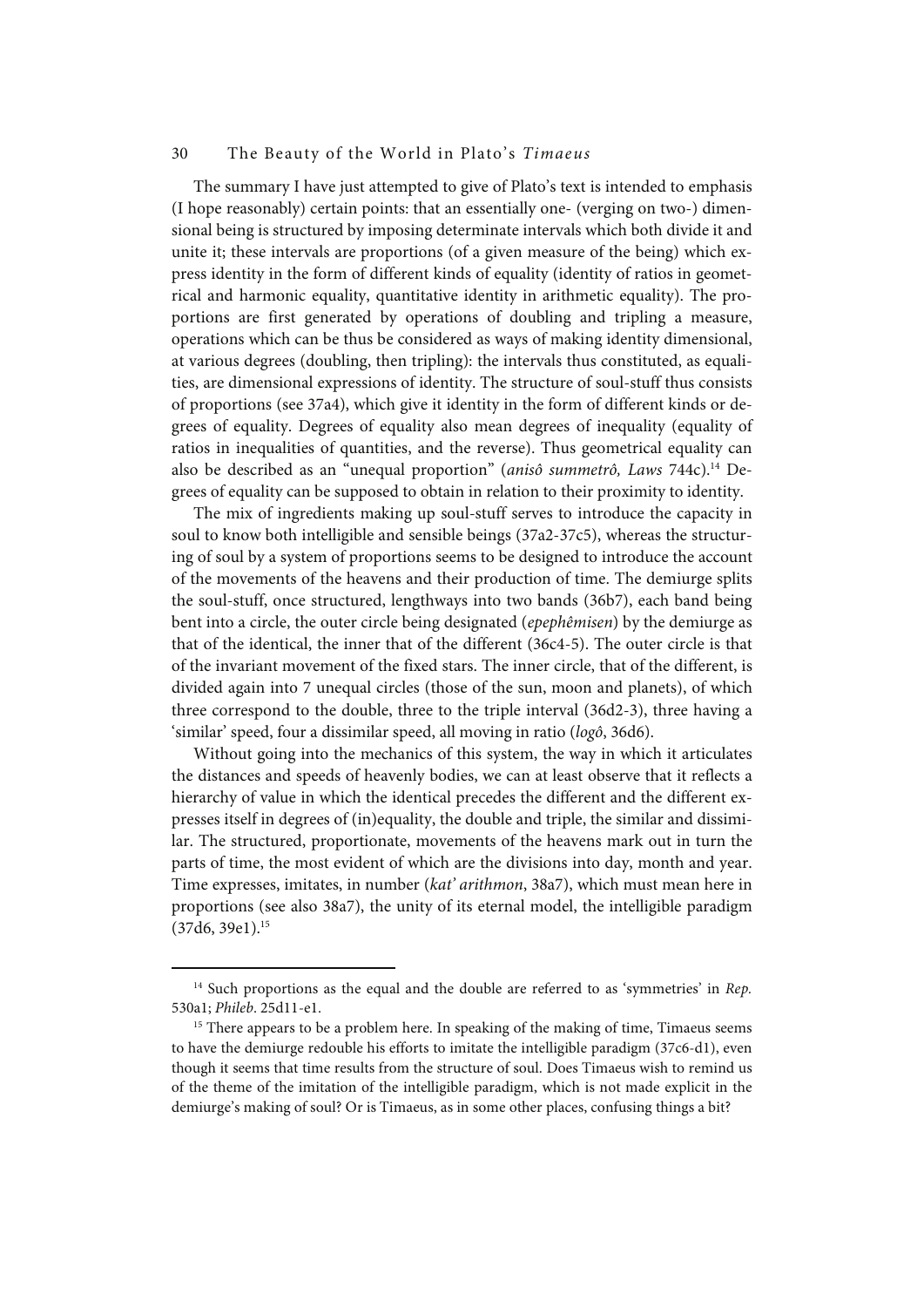At this point it might be useful to take stock of what has been seen so far, as it might relate to the questions raised at the beginning of this paper. If what makes the beauty of the world is the realization of the good in it, this realization is achieved through imitation of the most beautiful model, the intelligible paradigm, and through the presence of rational soul in the world (above part I). Now if time, as the proportionately structured movements of the heavens, is an imitation of the intelligible paradigm, these proportions are first given to soul when it is constituted by the demiurge. It seems to follow from this that the demiurge imitates the intelligible paradigm in structuring soul. Rational soul makes the world beautiful in that it is structured in proportions which make of the ordered heavenly movements that it carries out an imitation of the intelligible paradigm. The proportions, as different kinds of equality/inequality, are expressions of different degrees of identity/difference, at first in the quasi one-dimensional nature of soul and then in the two (or three) dimensional heavens.

# (ii) The Making of the Elements (53c-56c)

If the world, as a whole, is the most beautiful of generated things, it is not uniformly beautiful or perfect. The heavens represent what is most perfect in the world, which also includes lower levels of existence, a hierarchy amusingly suggested in the conclusion of Timaeus' speech in the account of the fall of souls from their former, stellar lives to the depths of slithering, murky, aqueous indignity. Having described the making of soul in the world, Timaeus also needs to account for the making of body. Body is constituted of the elements of fire, air, earth and water, and so Timaeus offers an account of how these elements are produced. If the demiurge makes the soul-stuff, before structuring it, he does not make the stuff of the elements, which pre-exists as a chaotic, irrational, indeterminate milieu (52d-53b), but simply imposes rational order on it (e.g. 53b4-5). Timaeus approaches the constitution of the elements in two steps, discussing first (53c-54d) certain mathematical structures, and then (54d-56c) dealing with the production of the elements from these structures.

The discussion of mathematical structures concerns geometrical figures, in particular different kinds of triangles. In comparison with the one-dimensional, linear structures of the proportions used in ordering soul, geometrical figures are twodimensional structures out of which three-dimensional bodies can be built. A possible explanation of Timaeus' concentration on triangles would be that they are the simplest rectilinear figures (out of them squares and oblongs can be produced), whereas circles seem to be the privilege of the heavens. Timaeus asserts (53c8-d2) that all triangles derive from triangles having one right angle and two acute angles, which triangles he distinguishes into two kinds: those with equal sides and two half right angles (rightangled isosceles triangles, in Cornford's terminology); and those with unequal sides and two unequal angles (right-angled scalene triangles). He then says:

This [geometrical shape]...we suppose to be the origin (archê) of fire and the other bodies... But the causes (archas) of these from above (anôthen) god knows and he of men who would be a friend of god. (53d4-7)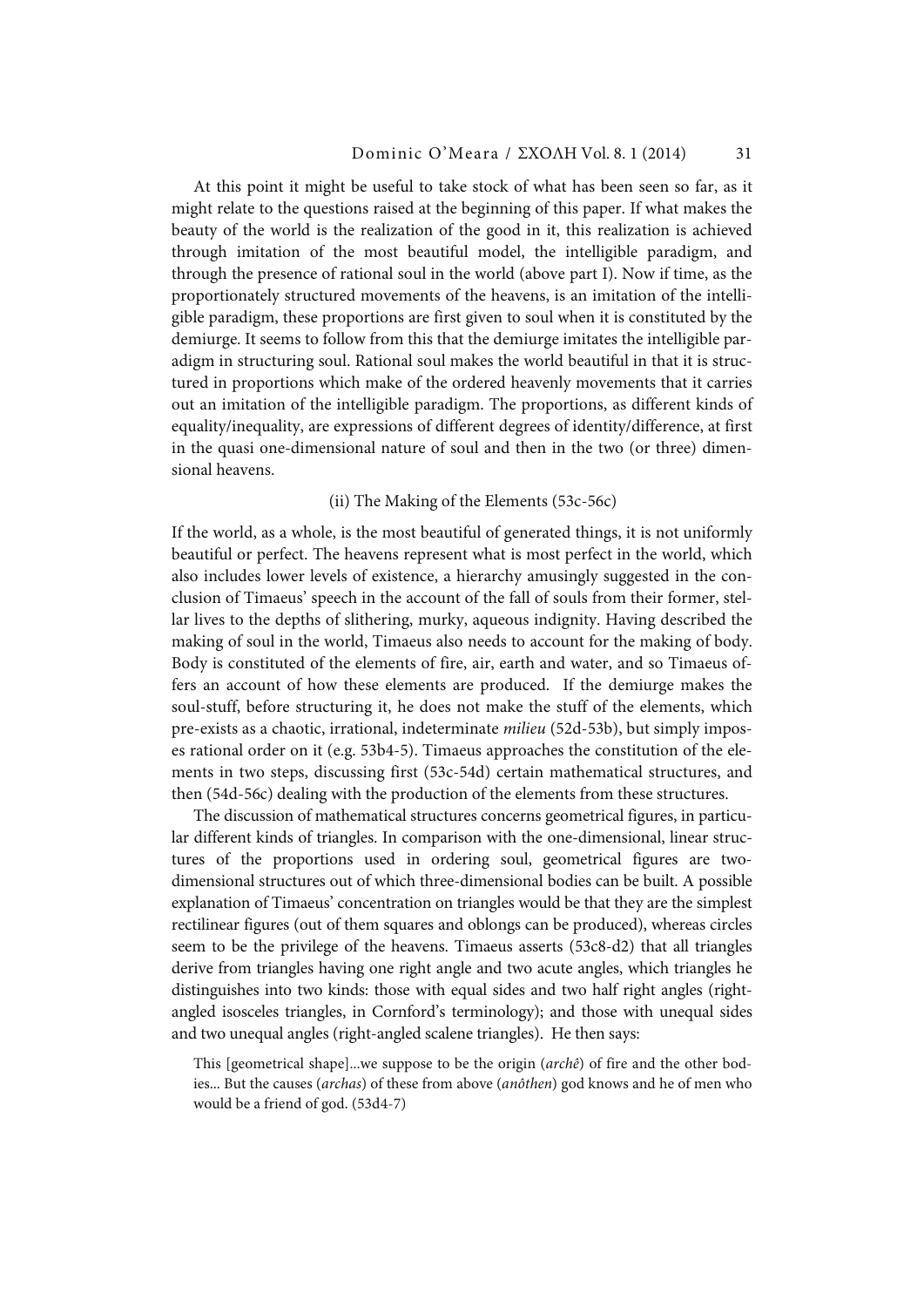I return in a moment to this enigmatic passage.

After having raised the question as to what the four 'most beautiful', dissimilar bodies might be that can be changed into each other, Timaeus returns to his triangles and then tells us (54a1-2) that there is only one form (or nature) of the isosceles triangle, whereas there are unlimited sorts of scalene triangles, of which the most 'beautiful' is that which, when doubled, makes an equilateral triangle (54a7). It appears thus that the most beautiful triangle is the equilateral triangle and the scalene triangle that can produce it by doubling. The equilateral triangle is characterized by equality (of sides and angles) and the best scalene triangle achieves this beauty by doubling, thus turning its inequality (of sides and angles) into the equality of the equilateral triangle. Equality and doubling thus obtain here also, as in the structure of soul, but now in the two-dimensional proportions of plane figures.

Timaeus then constructs the bodies of the four elements from these 'numbers'  $(arithm\hat{o}n, 54d4)$ . One element is composed of  $4 \times 6$  isoceles triangles constituting a cube (earth), whereas the other three are made up of scalene triangles, the first (fire) being a pyramid, having equal and similar parts (2 x 3 x 4 scalenes), the second and third (air and water) being an octahedron and an icosahedron, i.e. multiples of these triangles  $(2 \times 3 \times 8; 2 \times 3 \times 20)$ . The section closes with the following summing up:

And with regard to their number ( $pl\hat{e}th\hat{e}$ ), their motions, and their powers in general, we must suppose that the god adjusted them in due proportion, when he had brought them in every detail to the most exact perfection permitted by Necessity willingly complying with persuasion. (56c2-7)

#### **4. Some conclusions**

For the purposes of this paper we do not need, I think, to get involved further in Timaeus' elemental Legoland.<sup>16</sup> Perhaps enough indications have been collected from Plato's text to support the following inferences as regards the relations between the good, beauty and measure as they characterize the world. I have suggested that what makes the world beautiful is the realization in it of the good. This realization is achieved in that (a) the demiurge orders the world in imitation of the most beautiful model, the intelligible paradigm. But what makes the world beautiful, we have also seen, is that (b) it is animated by rational soul. These two aspects come together in that the order of heavenly movements and of time, an imitation of the intelligible paradigm, reflects the structure of rational soul, as the demiurge articulated soul when making it. From this we can infer that the demiurge imitates the intelligible paradigm in structuring soul, this imitation expressing itself in the heavenly movements carried out by soul. The structure in question is one made up of proportions ('symmetries') which correspond to various kinds of equality/inequality, which in turn correspond to degrees of identity/difference in a dimensional being. Identity,

l

<sup>&</sup>lt;sup>16</sup> In my account I have left out in particular the problem of the transformation of elements into each other, a process which the interchangeability of triangles is supposed to solve.